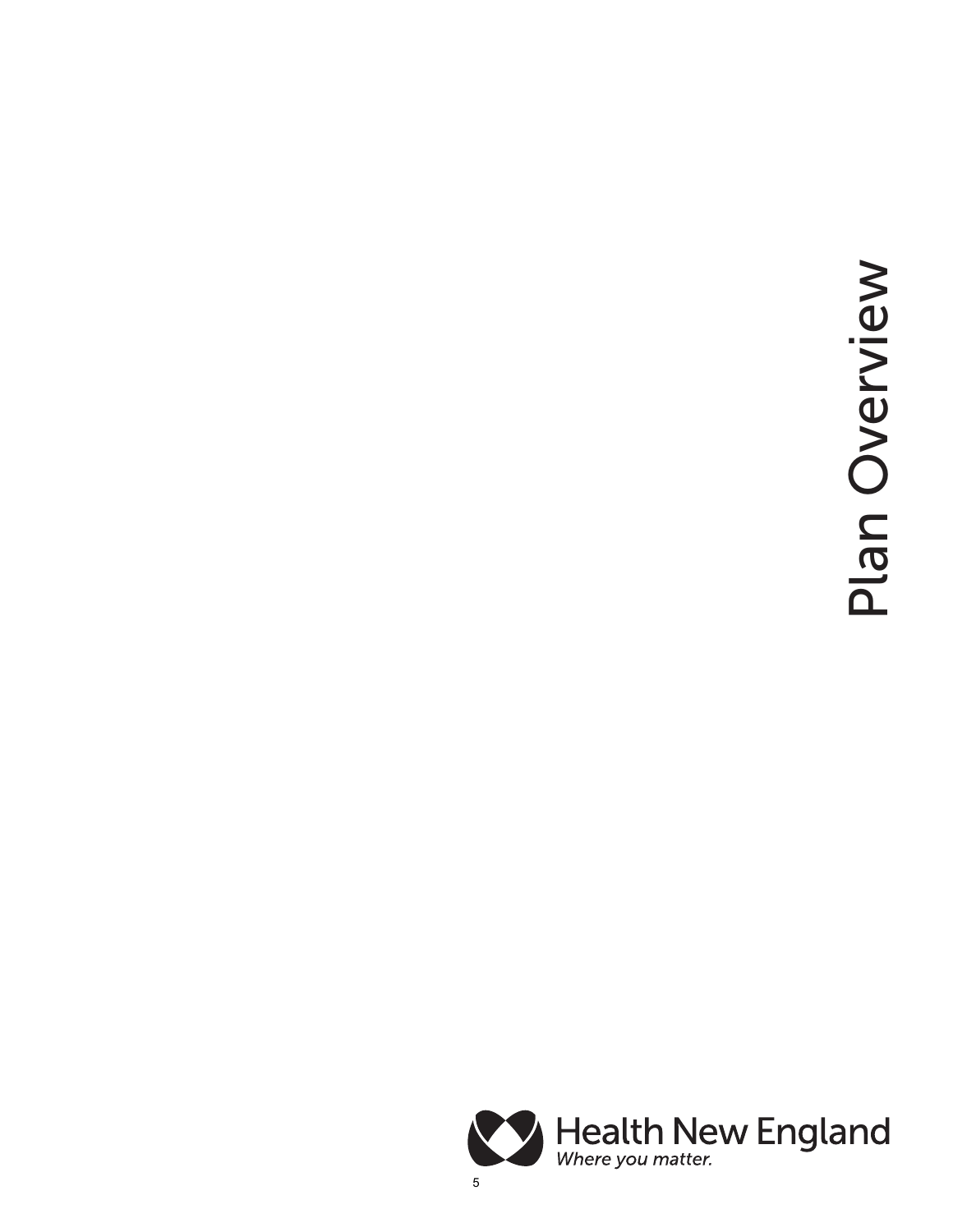# HMO PLAN OVERVIEW

#### **How the Plan Works**

This is a Health Maintenance Organization (HMO) health plan. This plan requires you to get your care from specific doctors, hospitals, and other health care providers, we call these providers "In-Plan Providers. When you use In-Plan Providers, you will not have to submit claim forms or pay bills for covered services. Covered Services from In-Plan

### *Everyday Benefits: Quality Care and Convenient Tools that Help You Save*

**A Provider Network that Works for You –** Our network of hospitals and providers offers members convenience and quality care throughout Western and Central Massachusetts, and parts of Vermont and Connecticut.

**Estimate medical costs with the Cost of Care Calculator -** The calculator helps members estimate the cost of medical treatments and services, and compare costs among area providers to help them make the most cost-effective choice. Members can also view plan benefits and coverage, search specific areas for services, and look up costs by condition, procedure or service.

**Convenience with our online member portal -** Members can manage their health care online using our secure member portal at my.HealthNewEngland.org. Our portal allows easy access to information that can help members better manage their benefits and claims, search for providers, look up drugs and pharmacies, and sign up for mail order. Through the portal, tools such as the Cost of Care Calculator, wellness programs and trusted partner resources are just a click away.

> **No referrals needed for in-plan specialists -** Health New England members do not need a referral to see any in-plan specialist.

**Skip the deductible for many routine services -** With Health New England, deductibles do not apply to select routine and preventive care services such as routine physicals, annual eye exams, immunizations, prenatal ultrasounds, lab work, diabetic education, and nutritional counseling and support.

\*Teladoc is available to most Health New England members, but some selffunded employer groups do not participate.

Providers are paid at the In-Plan level and are covered in full. Some services are free of charge, but for most Covered Services you will be responsible for a Copay. Your plan may have a Deductible that applies to certain services. apply to select routine and preventive care services such as routine physicals, annual eye exams, immunizations, prenatal ultrasounds, lab work, diabetic educations, and nutritional counseling and support.



**activities\*\* -** The health of our members is important to us, that's why Health New England offers a wellness reimbursement of up to \$200 per individual and \$400 per family per calendar year towards wellness services and

activities\*\* Visit our website

healthnewengland.org/wellness/reimbursement-programs for a full list of approved activities such as aerobic/wellness classes; Weight Watchers®; bike shares; farm shares; fitness equipment and devices; nutrition and wellness apps; and much more.

**Tiered prescription plans and transparent drug cost -** Prescription drug costs are a major contributor to rising health care costs. Health New England offers a tiered prescription plan that can help members save out-of-pocket costs by offering generic alternatives (tier one) and lower cost alternatives to higher brand drugs (tier two). Members can also save by using our mail order option. Our partnership with Rx Savings Solutions gives members access to savings options delivered right to their email or phone.

 **Emergency coverage (worldwide and when away at school) -** Members traveling outside the country or just outside of Health New England's service area are covered for medical emergencies, urgent care and prescription drugs. And, students attending schools outside the service area are covered too. If they need followup care after an ER or urgent care visit, an allergy injection or select outpatient services\*\*\*

If you feel more comfortable speaking a language other than English, talk to one of our Spanish speaking Member Service representatives, or for other languages, take advantage of our free interpreter and translation service.



One Monarch Place, Suite 1500 Springfield, MA 01144-1500 (413) 233-3535

<sup>\*\*</sup>Exclusions may apply. Not all employer groups offer this reimbursement amount \*\*\*Outpatient services include behavioral health visits and short-term rehabilitation services.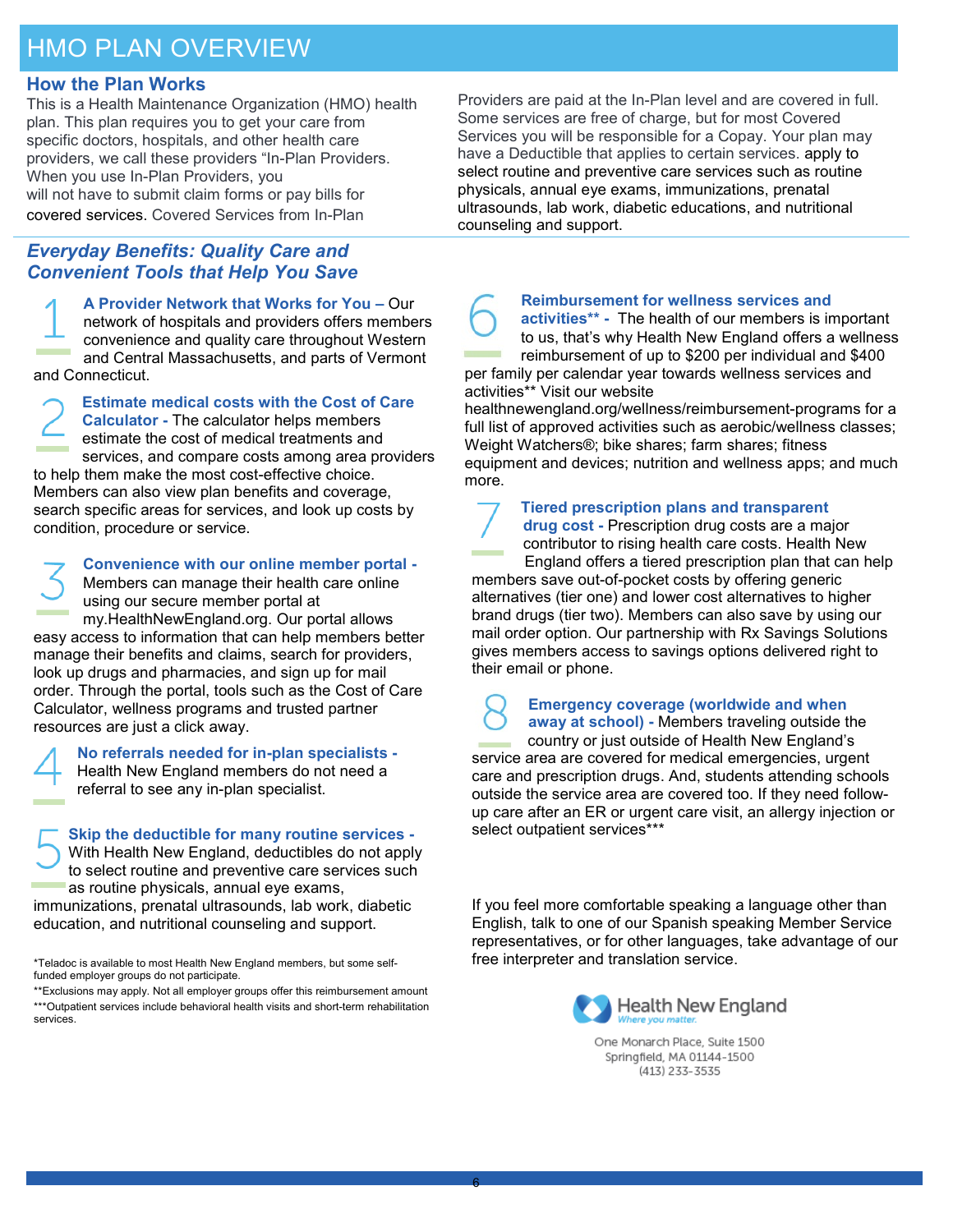

## **City of Westfield - Principle HMO (FO)**

### **HMO Benefit Chart**

*July 1, 2022* 

This chart provides a summary of key services offered by your Plan. Your Summary Plan Description (SPD) has a full description of your Plan's benefits and provisions. If any terms in this summary differ from those in your SPD, the terms of the SPDapply.

#### **Note about Prior Approval:**

Some services may require Prior Approval. These services are marked with † in the chart. If you do not obtain Prior Approval, benefits may be denied.

|                                                                                                                                                                                                                                                                                                                                                                              | In-Plan<br><b>HNE Providers</b>                       |
|------------------------------------------------------------------------------------------------------------------------------------------------------------------------------------------------------------------------------------------------------------------------------------------------------------------------------------------------------------------------------|-------------------------------------------------------|
| Deductible per Policy Year: You must pay<br>this amount for Covered Services before<br>Health New England will begin to pay<br>benefits. The Deductibles are applied on a<br>Policy Year basis, from July 1 through June<br>30 of the following year. As indicated in the<br>chart below, some services are not subject to<br>the Deductible.                                | \$250 per Individual/\$750 per Family per Policy Year |
| <b>In-Plan Out-of-Pocket Maximum:</b> The<br>most you pay for Cost Sharing on Essential<br>Health Benefits during a Policy Year before<br>your Plan begins to pay 100% of the<br>Allowed Amount. (Pharmacy Included)                                                                                                                                                         | \$6,350 per Individual/\$12,700 per Family            |
| Maximum Responsibility for Copays of<br>\$100 or more: Once you reach this amount,<br>you will not have to pay Copays for certain<br>services for the rest of the year. (Included in<br>your Out-of-Pocket Maximum are: your<br>Deductible and all medical services with a<br>Copay of \$100 or more, including Copays<br>for Durable Medical Equipment and<br>Prosthetics.) | \$750 per Individual/\$1,500 per Family               |

| <b>Benefit</b>                                                                                        | <b>Your Cost In-Plan HNE Providers</b>     |
|-------------------------------------------------------------------------------------------------------|--------------------------------------------|
| <b>Inpatient Care</b>                                                                                 |                                            |
| Acute Hospital Care†                                                                                  | \$250 Copay per admission after Deductible |
| Skilled Nursing Facility and Inpatient<br>Rehabilitation †<br>(Limited to 100 days per Calendar Year) | \$0 after Deductible                       |